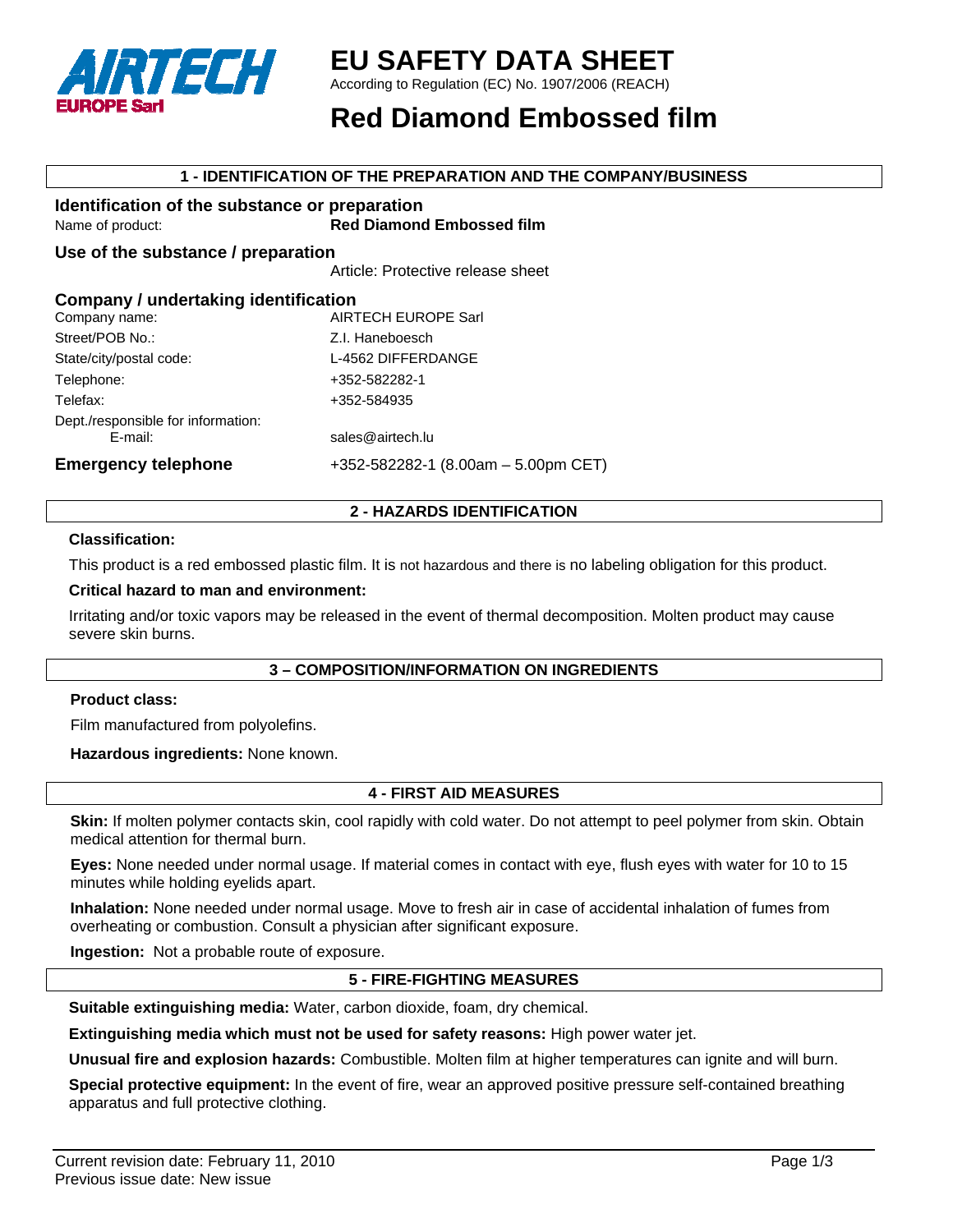

# **EU SAFETY DATA SHEET**

According to Regulation (EC) No. 1907/2006 (REACH)

## **Red Diamond Embossed film**

**6 - ACCIDENTAL RELEASE MEASURES** 

**Environmental precautions:** Do not allow to enter ground water, sewage or drains.

**Methods for clean-up:** Collect and store into containers for disposal.

## **7 - HANDLING AND STORAGE5**

**Handling:** Good industrial practice for handling of chemical products should be followed. Provide adequate ventilation, and local exhaust as needed.

**Storage:** Store in a cool, dry area, away from direct sunlight, at 20-25°C and 50-55% relative humidity. Keep original packaging tightly closed until use to prevent moisture absorption and contamination.

## **8 - EXPOSURE CONTROLS/ PERSONAL PROTECTION**

**Exposure limit values:** None known.

**Exposure controls:** Overall room ventilation and/or local exhaust at points of fume generation in the work area.

### **Occupational exposure controls:**

Respiratory protection: None under normal usage.

Hand protection: Protective gloves according to EN 407 are required when handling hot material.

Glove material: nitrile rubber

Eye protection: Use tightly sealed safety glasses according to EN 166.

Hygiene measures: Wash hands before handling food and at the end of work.

|                          | 9 - PHYSICAL AND CHEMICAL PROPERTIES |
|--------------------------|--------------------------------------|
| Appearance:              | Thin red film                        |
| Odor:                    | Plastic odor                         |
| pH:                      | Not applicable                       |
| Solubility in water:     | Insoluble.                           |
| Melting point:           | 105-130 °C                           |
| Flash point (estimated): | $>300^{\circ}$ C                     |
| Specific gravity:        | 0.92-0.94                            |
|                          |                                      |

## **10 - STABILITY AND REACTIVITY**

**Conditions to avoid:** Elevated temperatures.

**Materials to avoid:** Strong acids and strong oxidizing agents.

**Hazardous decomposition products:** In case of thermal decomposition, during overheating or combustion, toxic gases or fumes may be evolved: carbon monoxide, carbon dioxide and other toxic combustion by-products.

**Additional information:** The product is stable at the handling and storage conditions recommended per § 7 of the safety data sheet and under normal processing conditions.

## **11 - TOXICOLOGICAL INFORMATION**

According to the best of our knowledge and to our experience, the product is not harmful to health provided that it is correctly handled and used according to the given recommendations.